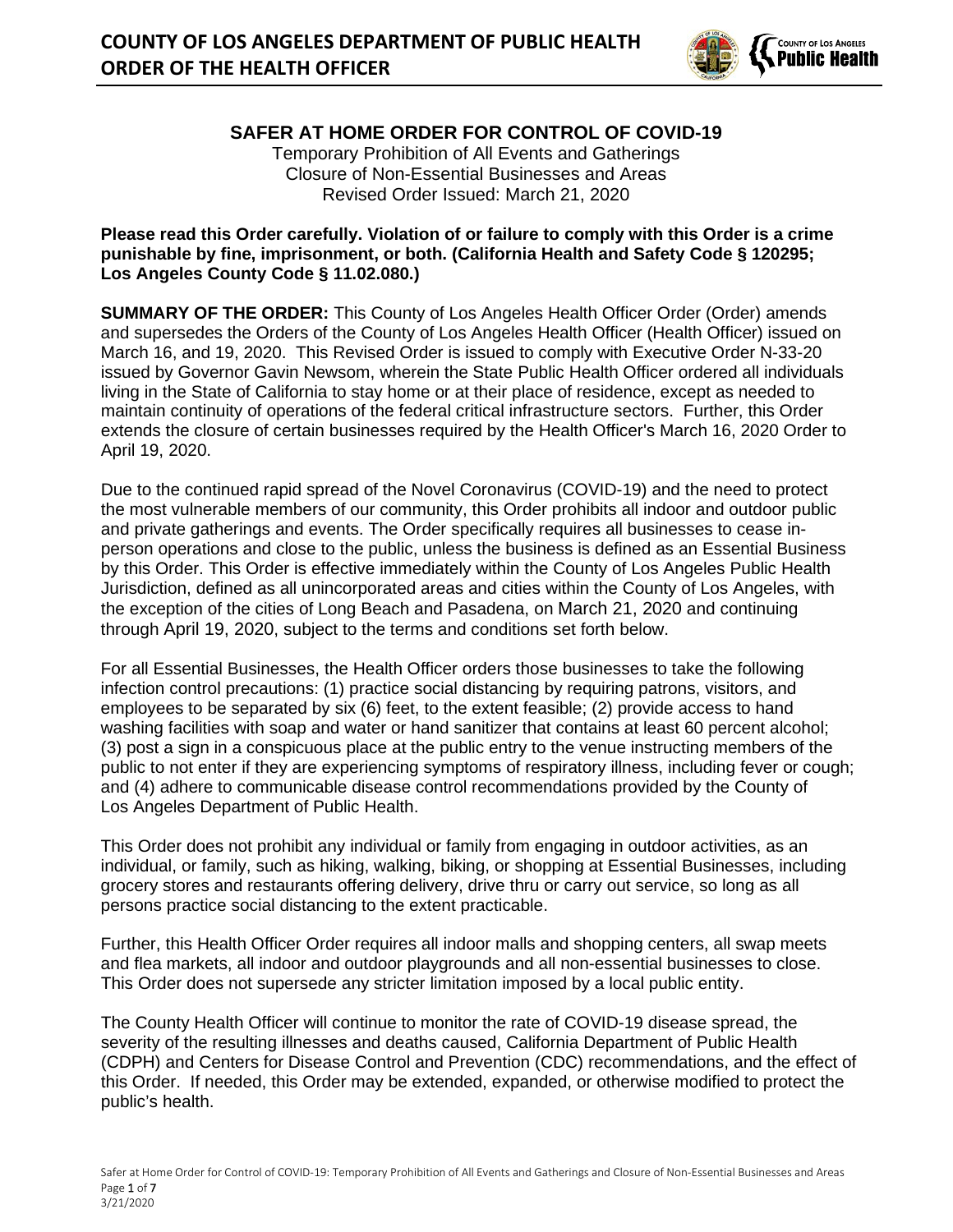

### **UNDER THE AUTHORITY OF THE CALIFORNIA HEALTH AND SAFETY CODE SECTIONS 101040, 101085, AND 120175, THE COUNTY OF LOS ANGELES HEALTH OFFICER ORDERS:**

- 1. Effective immediately on March 21, 2020 and continuing through April 19, 2020, all public and private group events and gatherings are prohibited anywhere within the Los Angeles County Public Health Jurisdiction. All persons are to remain in their homes or at their place of residence, except to travel to and from Essential Businesses, to work at or provide service to a Healthcare Operation or Essential Infrastructure, to engage in Essential Activities, or to participate in an individual or family outdoor activity, while practicing social distancing.
- 2. For Essential Businesses not prohibited by this Order, the owner, manager, or operator of the Essential Business shall:
	- (a) Enforce social distancing measures by requiring members of the public to be separated by at least six (6) feet from others, to the extent feasible. Persons who are family members or household contacts, may stand or move together, but must be separated from others by a distance of at least six (6) feet.
	- (b) Provide access to hand washing facilities with soap and water or to hand sanitizer that contains at least 60 percent alcohol.
	- (c) Post a sign in a conspicuous place at all public entries that instructs members of the public to not enter if they are experiencing symptoms of respiratory illness, including fever or cough.
	- (d) Adhere to communicable disease control recommendations provided by the Los Angeles County Department of Public Health, including guidance for cleaning and disinfecting the site. See guidance posted at [www.publichealth.lacounty.gov/media/Coronavirus/.](http://www.publichealth.lacounty.gov/media/Coronavirus/)
- 3. The Health Officer orders the immediate closure of the following types of commercial properties and businesses:
	- (a) Non-Essential Retail Businesses.
	- (b) Indoor Malls and Indoor Shopping Centers, including all stores and vendors therein regardless whether they are an Essential or Non-Essential Retail Business. As an exception, permanent Essential Businesses that are part of an Indoor Mall or Indoor Shopping Center, but that are accessible by the public from the exterior of the Indoor Mall or Shopping Center may remain open. The interior of the Indoor Mall or Indoor Shopping Center shall remain closed to the public.
	- (c) This Order does not require closure of Essential Businesses in Outdoor Malls and Shopping Centers. However, owners and operators of Outdoor Malls and Shopping Centers shall enforce social distancing measures among their visitors as provided in Section 2 (a)-(d).
	- (d) Indoor and Outdoor Playgrounds for Children, except for those located within childcare centers.
	- (e) Indoor and Outdoor Flea Markets and Swap Meets.
	- (f) Additional types of commercial properties and businesses: (i) Bars and Nightclubs that do not serve food; (ii) Gyms and fitness centers; (iii) Movie Theaters, Drive-In Theaters, Live Performance Theaters, Concert Halls, Arenas and Stadiums; (iv) Bowling Alleys and Arcades; and (v) Wineries, Breweries and Tap Rooms that provide tastings.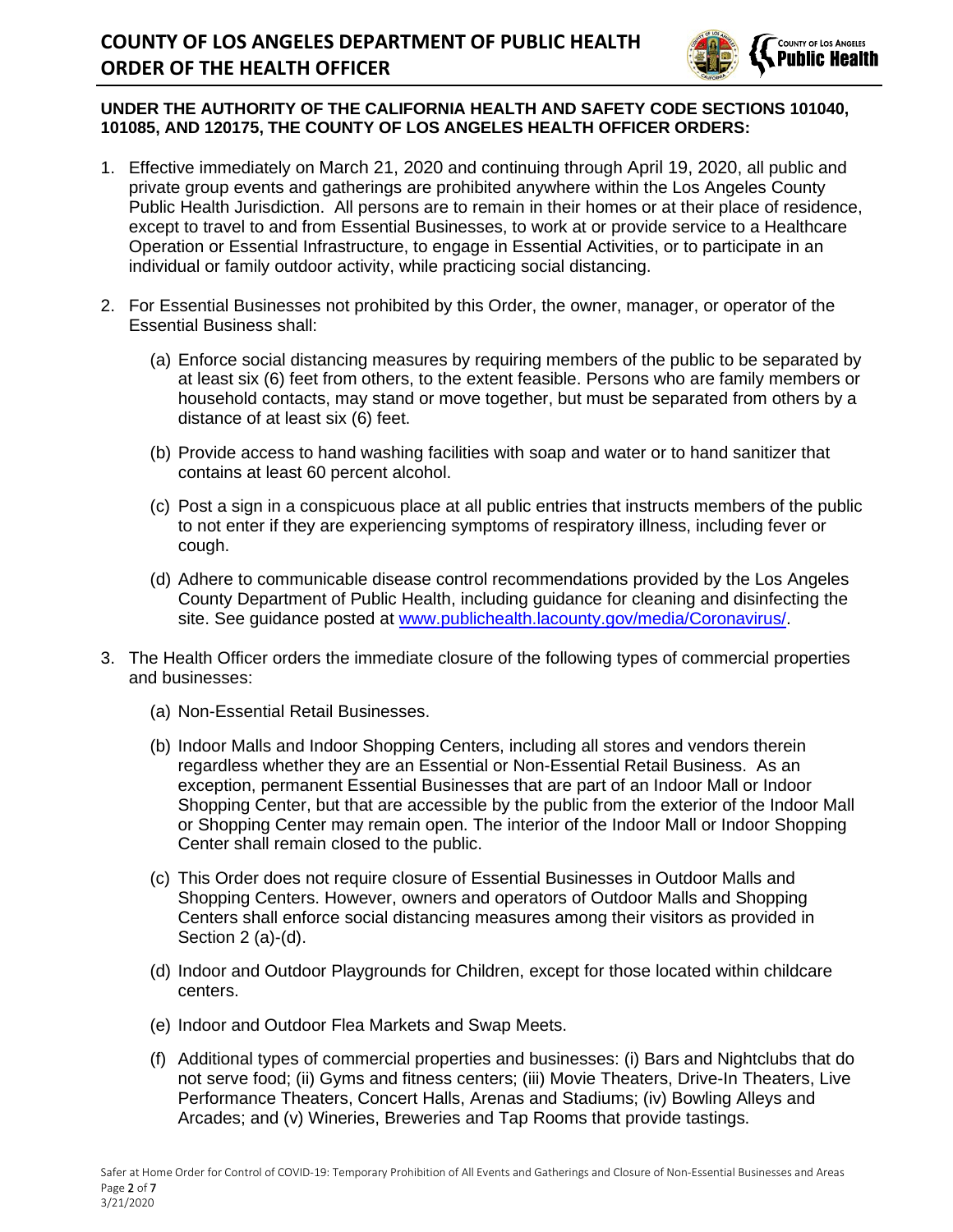

- 4. This Order does not supersede any stricter limitation imposed by a local public entity within the Los Angeles County Public Health Jurisdiction.
- 5. This Order does not apply to employees of government agencies working in the course and scope of their public service employment.

### *REASONS FOR THE ORDER*

- 6. This Order is based upon scientific evidence and best practices, as currently known and available, to protect members of the public from avoidable risk of serious illness and death resulting from the spread of COVID-19, as well as to protect the healthcare system from a surge of cases into emergency rooms and hospitals. The Order supports the CDC's efforts to institute more stringent and necessary social distancing measures to reduce community transmission of COVID-19.
- 7. Existing community transmission of COVID-19 in Los Angeles County presents a substantial and significant risk of harm to the health of residents. Currently, there is no vaccine available to protect against and no specific treatment for COVID-19. As of March 20, 2020, there have been at least 351 cases of COVID-19 and 4 deaths reported in Los Angeles County. There remains a strong likelihood of a significant and increasing number of cases of community transmission.
- 8. The virus that causes COVID-19 can be spread easily through person-to-person contact. This risk of transmission is increased when people are in close proximity. All gatherings pose an increased risk for community transmission of COVID-19 and thus, are a substantial risk to public health. As such, places where people gather, such as Indoor Malls and Shopping Centers, Swap Meets and Flea Markets, Children's Playgrounds, and Non-Essential Retail Businesses, provide significant opportunities for patrons or groups of patrons to have close contact with each other. Characteristics of these gatherings that are likely to exacerbate the spread of COVID-19 include, without limitation: (a) that these gatherings and businesses will attract people from throughout the county when there is widespread COVID-19 community transmission, (b) the prolonged time period during which many people are in close proximity at these locations, (c) the difficulty in tracing and controlling additional exposures when large numbers of people visit these places, and (d) visitors may be unknowingly infected with COVID-19 and may not follow adequate hygienic and social distancing practices.
- 9. In the absence of a specific immunization or treatment for COVID-19, social distancing is essential to preventing this disease. Increasing social distancing and prohibiting events and gatherings is intended to slow transmission of COVID-19. Accordingly, to reduce the community transmission of COVID-19, the Health Officer has ordered the temporary prohibition of all events and gatherings, the closure of Indoor Malls and Shopping Centers as defined in Section 11, and the closure of certain businesses, as described in Section 12.

### *DEFINITIONS*

10. For purposes of this Order, Essential Activities, are defined as travel for purposes of: (a) visiting a health or veterinary care professional; (b) obtaining medical supplies or medication; (c) obtaining grocery items for one's household or for delivery to others; (d) legally mandated governmental purposes, such as access to court, social and administrative services; (e) providing care for minors, the elderly, dependents, persons with disabilities, or other vulnerable persons; and (f) complying with an order of law enforcement or court.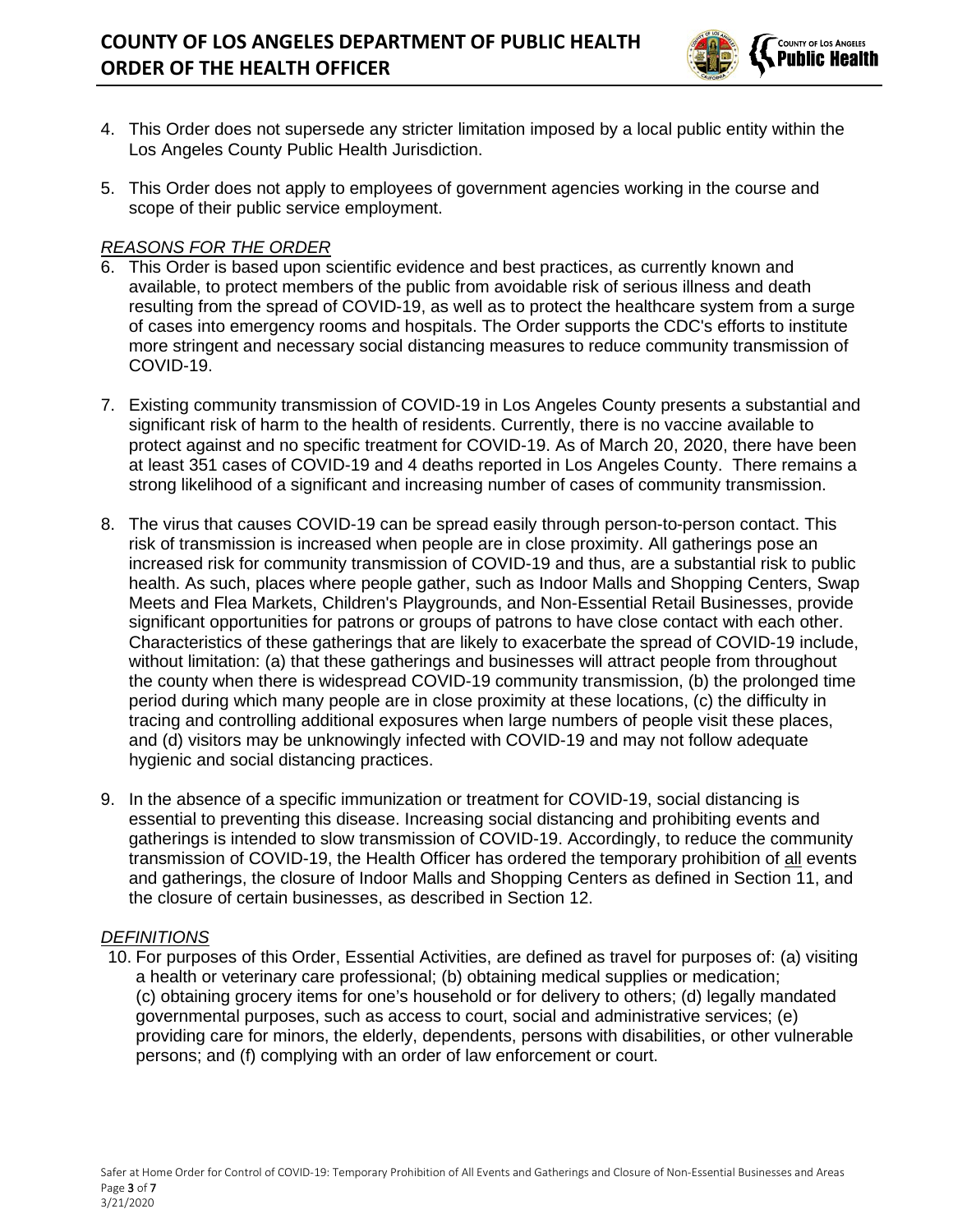# **COUNTY OF LOS ANGELES DEPARTMENT OF PUBLIC HEALTH ORDER OF THE HEALTH OFFICER**



- 11. For purposes of this Order, Indoor Malls and Shopping Centers are defined as: A building with seven (7) or more "sales or retail establishments" with adjoining indoor space. For purposes of this Order, Outdoor Malls and Shopping Centers are defined as: A series of buildings on a common site, either under common ownership or common control or developed together, with seven (7) or more "sales or retail establishments."
- 12. Non-Essential Retail Businesses are establishments that provide goods or services to the public that do not come within the definition of Essential Businesses set forth in Paragraph 13 of this Order.
- 13. For purposes of this Order, Essential Businesses are defined as the following:
	- (a) Grocery stores, certified farmers' markets, farm and produce stands, supermarkets, food banks, convenience stores, warehouse stores, and other establishments engaged in the retail sale of canned food, dry goods, fresh fruit and vegetables, pet supply, water, fresh meats, fish, and poultry, and any other household consumer products (such as cleaning or personal care products). This includes stores that sell groceries and sell other non-grocery products, and products necessary to maintaining the safety, sanitation, and essential operation of residences;
	- (b) Food processors, confectioners, food packagers, food testing labs that are not open to the public, and food cultivation, including farming, livestock, and fishing;
	- (c) Organizations and Businesses that provide food, shelter, and social services, and other necessities of life for economically disadvantaged or otherwise needy individuals (including gang prevention and intervention, domestic violence, and homeless service agencies);
	- (d) Newspapers, television, radio, magazine, podcast and journalism activities;
	- (e) Gas stations, auto-supply, mobile auto repair operations, auto repair shops (including, without limitation, auto repair shops adjacent to or otherwise in connection with a retail or used auto dealership), and bicycle repair shops and related facilities;
	- (f) Banks, credit unions, financial institutions and insurance companies;
	- (g) Hardware stores, nurseries; building supply stores;
	- (h) Plumbers, electricians, exterminators, custodial/janitorial workers, handyman services, funeral home workers and morticians, moving services, HVAC installers, carpenters, vegetation services, tree maintenance, landscapers, gardeners, property managers, private security personnel and other service providers who provide services to maintain the safety, sanitation, and essential operation to properties and other Essential Businesses;
	- (i) Businesses providing mailing and shipping services, including post office boxes;
	- (j) Educational institutions (including public and private K-12 schools, colleges, and universities) for purposes of facilitating distance learning, providing meals for pick-up, or performing essential functions, provided that social distancing is practiced;
	- (k) Laundromats, dry cleaners, laundry service providers;
	- (l) Restaurants and other food facilities that prepare and serve food, but only for delivery, drive thru or carry out. Indoor and outdoor table dining is not permitted. Cafeterias, commissaries, and restaurants located within hospitals, nursing homes, or other licensed health care facilities may provide dine-in service, as long as social distancing is practiced pursuant to Section 2(a)-(d).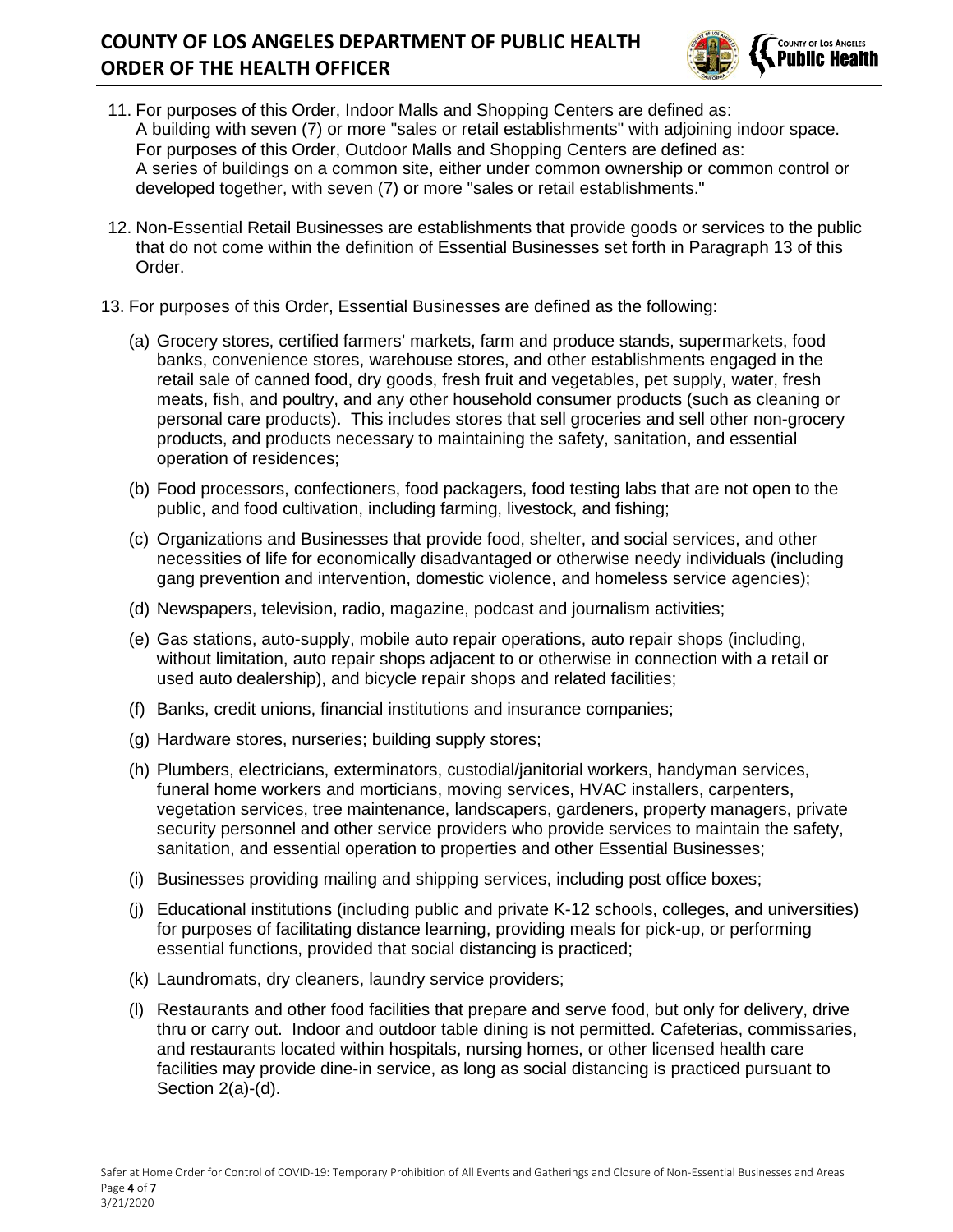# **COUNTY OF LOS ANGELES DEPARTMENT OF PUBLIC HEALTH ORDER OF THE HEALTH OFFICER**



- (m) Businesses that supply office or computer products needed by people who work from home;
- (n) Businesses that supply other Essential Businesses with the support or supplies necessary to operate;
- (o) Businesses that ship, truck, provide logistical support or deliver groceries, food, goods or services directly to residences, Essential Businesses, Healthcare Operations, and Essential Infrastructure;
- (p) Airlines, taxis, ride sharing services and other private transportation providers providing transportation services necessary for activities of daily living and other purposes expressly authorized in this Order;
- (q) Businesses that manufacture parts and provide service for Essential Infrastructure;
- (r) Home-based care for seniors, adults, disabled persons, or children;
- (s) Residential facilities and shelters for homeless residents, disabled persons, seniors, adults, children and animals;
- (t) Professional services, such as legal, payroll or accounting services, when necessary to assist in compliance with legally mandated activities, and the permitting, inspection, construction, transfer and recording of ownership of housing, including residential and commercial real estate and anything incidental thereto;
- (u) Military/Defense Contractors/FFRDC (Federally Funded Research and Development Centers). For purposes of this Order, essential personnel may leave their residence to provide any service or perform any work deemed essential for national security including, but not limited to defense, intelligence and aerospace development and manufacturing for the Department of Defense, the Intelligence Community, and NASA and other federal government, and or United States Government departments and agencies. Essential personnel include prime, sub-primes, and supplier contractor employees, at both the prime contract level and any supplier levels at any tier, working on federal United States Government contracts such as contracts rated under the Defense Priorities and Allocations System (DPAS) and contracts for national intelligence and national security requirements;
- (v) Childcare facilities providing services that enable employees exempted in this Order to work as permitted. To the extent possible, childcare facilities must operate under the following mandatory conditions: (1) Childcare must be carried out in stable groups of 12 or fewer ("stable" means the same twelve (12) or fewer children are in the same group each day); (2) Children shall not change from one group to another; (3) If more than one (1) group of children is cared for at once facility, each group shall be in a separate room. Groups shall not mix with each other; (4) Childcare providers shall remain solely with one group of children.
- (w) Hotels, motels, shared rental units and similar facilities.
- (x) Construction Workers who support the construction, operation, inspection, and maintenance of construction sites and construction projects (including housing construction).
- 14. This Order is intended to deter the spread of COVID-19 by preventing people from being in unnecessary close contact. Certain activities are essential to the functioning of the County and the well-being of our residents and must continue.
- 15. This Order does not prohibit persons from leaving their residences to perform any work necessary or provide any services to or obtain services from the following Essential Infrastructure and Healthcare Operations: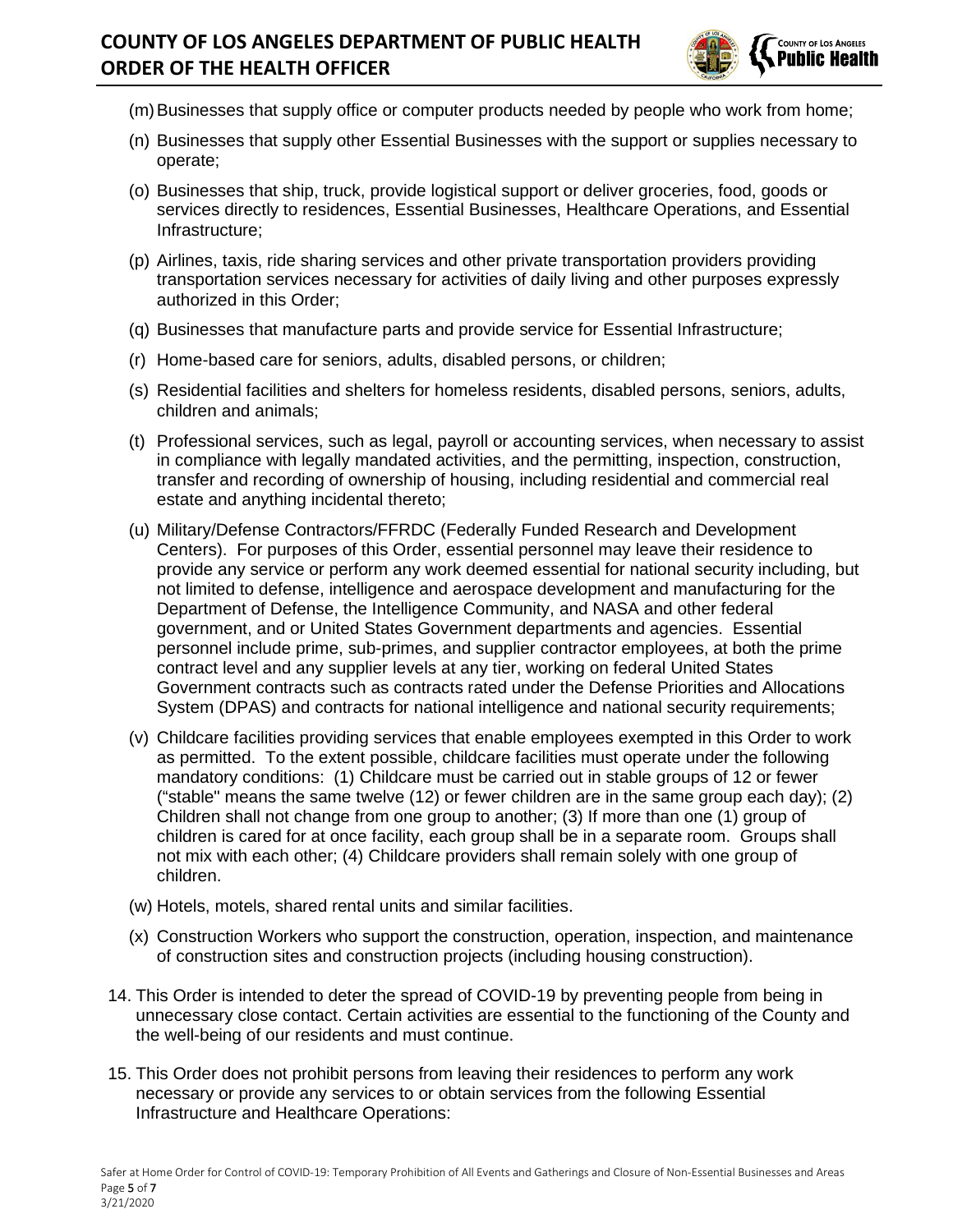

- (a) Healthcare Operations (hospitals, clinics, laboratories, dentists, pharmacies, physical therapists and chiropractors, pharmaceutical and biotechnology companies, other licensed healthcare facilities, healthcare suppliers, home healthcare service providers, mental or behavioral health providers, alcohol and drug treatment providers, cannabis dispensaries with a medicinal cannabis license and all other required state and local licenses, medical or scientific research companies, or any related and/or ancillary healthcare services, manufacturers, distributors and servicers of medical devices, diagnostics, and equipment, veterinary care, and all healthcare provided to animals. This exemption shall be construed to avoid any impact to the delivery of healthcare, broadly defined. Healthcare Operations does not include fitness and exercise gyms and similar exercise or training facilities.
- (b) Essential Infrastructure, including but not limited to, public health, public works construction, construction of commercial, office and institutional buildings, construction of housing, airport operations, port operations, food supply, water, sewer, gas, electrical, oil extraction and refining, road and highways, public transportation, solid waste collection and removal, flood control and watershed protection, internet and telecommunications systems (including the provision of essential global, national, local infrastructure for computing services, business infrastructure, communications, and web-based services), and manufacturing and distribution companies deemed essential as part of the Essential Infrastructure supply chain, provided that they carry out those services or that work in compliance with social distancing requirements, to the extent practicable.

### *ADDITIONAL TERMS*

- 16. This Order does not, in any way, restrict: (a) first responder access to the site(s) named in this Order during an emergency or (b) local, state or federal officers, investigators, or medical or law enforcement personnel from carrying out their lawful duties at the site(s) named in this Order.
- 17. The entities subject to this Order that are not required to close may otherwise remain open for business and perform essential functions and operations during the duration of this Order.
- 18. The County shall promptly provide copies of this Order by: (a) posting it on the Los Angeles Department of Public Health's website [\(www.publichealth.lacounty.gov\)](http://www.publichealth.lacounty.gov/), (b) posting it at the Kenneth Hahn Hall of Administration located at 500 West Temple Street, Los Angeles, CA 90012, (c) providing it to any member of the public requesting a copy, (d) issuing a press release to publicize the Order throughout the county, and (e) by serving via email on large facilities known to the County's Health Officer that are likely to be subject to this Order (but service via email is not required for compliance).
	- (a) The owner, manager, or operator of any facility that is likely to be impacted by this Order is strongly encouraged to post a copy of this Order onsite and to provide a copy to any member of the public requesting a copy.
	- (b) Because guidance may change, the owner, manager, or operator of any facility that is subject to this Order is ordered to consult the Los Angeles County Department of Public Health's website [\(www.publichealth.lacounty.gov\)](http://www.publichealth.lacounty.gov/) daily to identify any modifications to the Order and is required to comply with any updates until the Order is terminated.
- 19. If any subsection, sentence, clause, phrase, or word of this Order or any application of it to any person, structure, gathering, or circumstance is held to be invalid or unconstitutional by a decision of a court of competent jurisdiction, then such decision will not affect the validity of the remaining portions or applications of this Order.